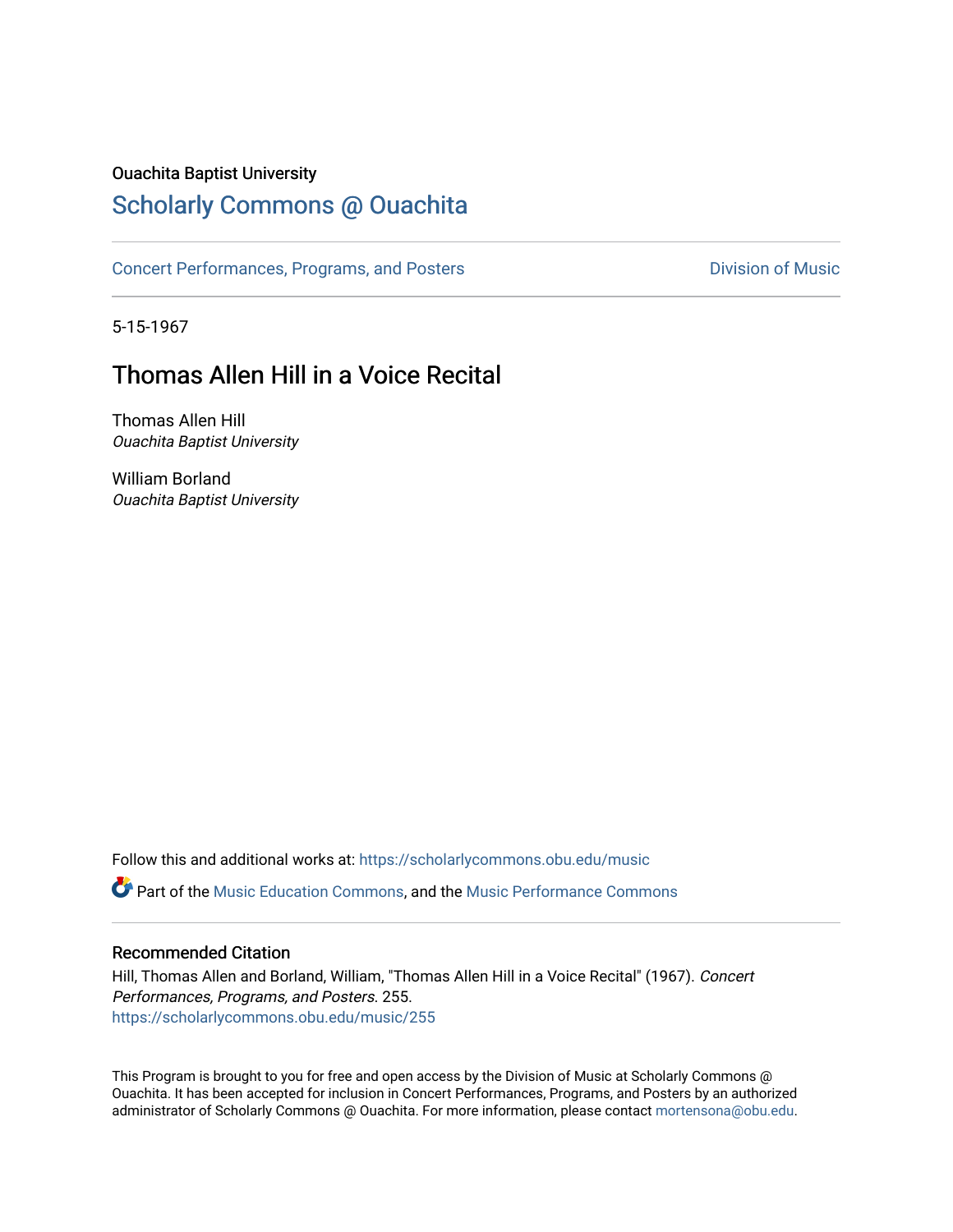# Ouarhita Baptist University

Pinisian of Hine Arts

presents

Thomas Allen Hill, Baritone William Borland, Pianist

in

**!\t:cifal** 



MITCHELL HALL

May 15, 1967

Eight O'Clock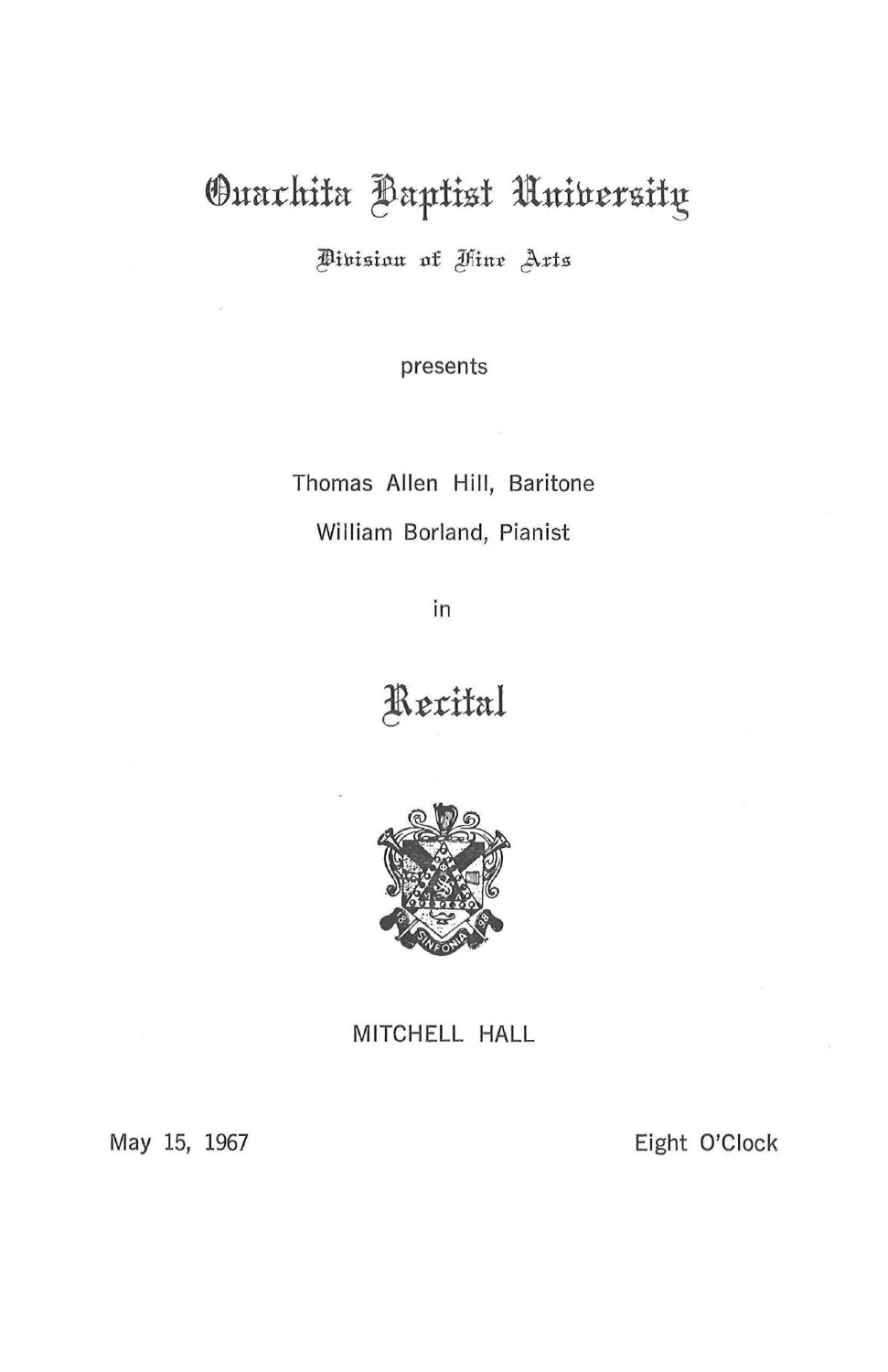#### PROGRAM

I

How Art Thou Fall'n

Thrice Happy the Monarch

George F. Handel (1685-1759)

George F. Handel (1685-1759)

II

Wie Melodien zieht es mir

lmmer Ieiser wird mein Schlummer

Verborgenheit

Fussreise

Johannes Brahms (1833-1897)

Johannes Brahms (1833-1897)

> Hugo Wolf (1860-1903)

Hugo Wolf (1860-1903)

Ill

Non piu andrai from Le Nozze Di Figaro W. A. Mozart (1756-1791)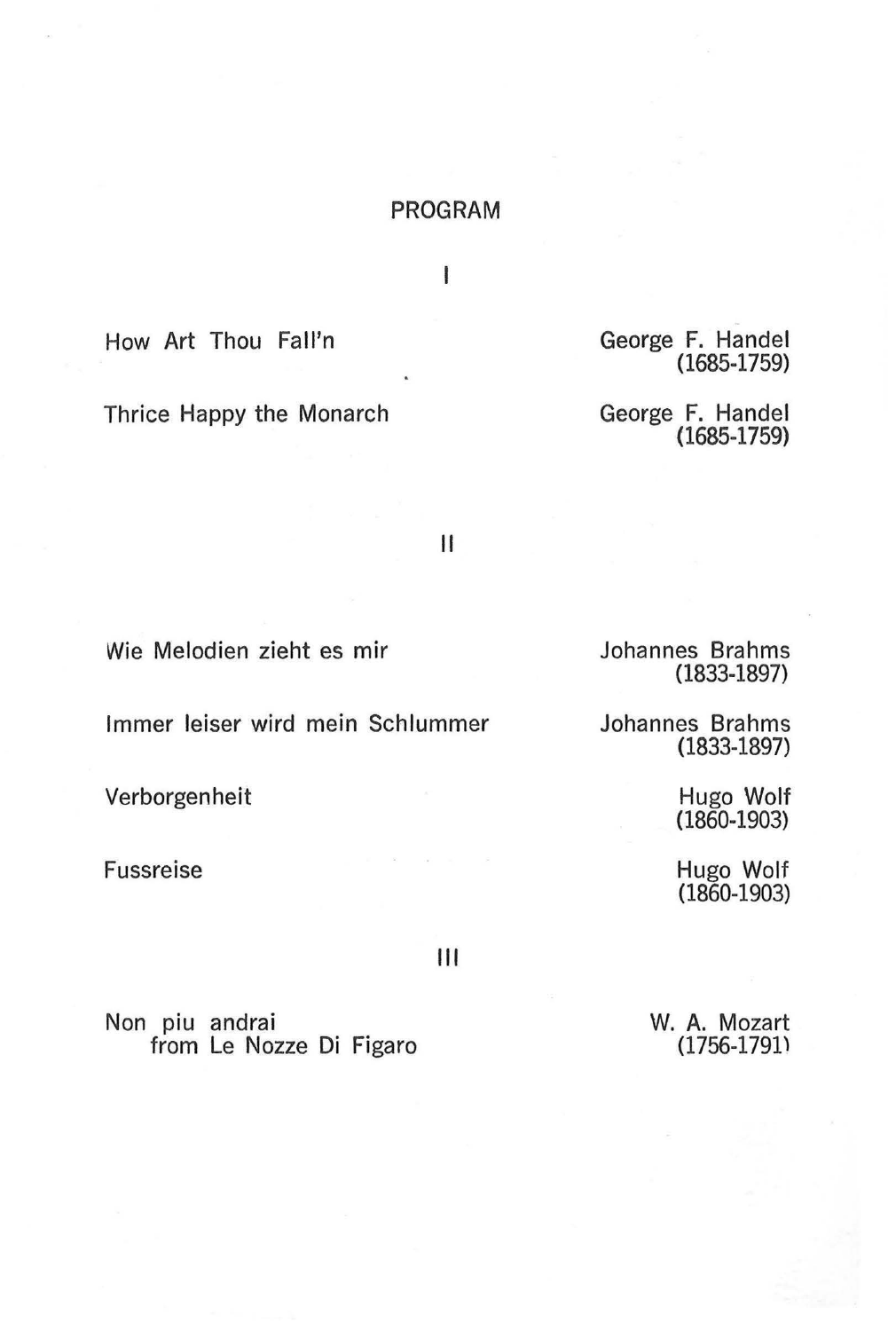L'Heure Exquise

**Offrande** 

Si mes vers avaient des ailes

Lied Maritime

Reynaldo Hahn (1874-1947)

Reynaldo Hahn (1874-1947)

Reynaldo Hahn (1874-1947)

Vincent D'lndy (1851-1931)

v

"'Songs of Mourning

Thomas Allen Hill-(1945- )

The Funeral Bell Gibberish Fade, Fade the Day

John R. Maddox, Chimes

\*First Performance

This recital is in partial fulfillment of the requirements for the degree of Bachelor of Music in Theory-Composition. Mr. Hill is a student of Mary Shambarger.